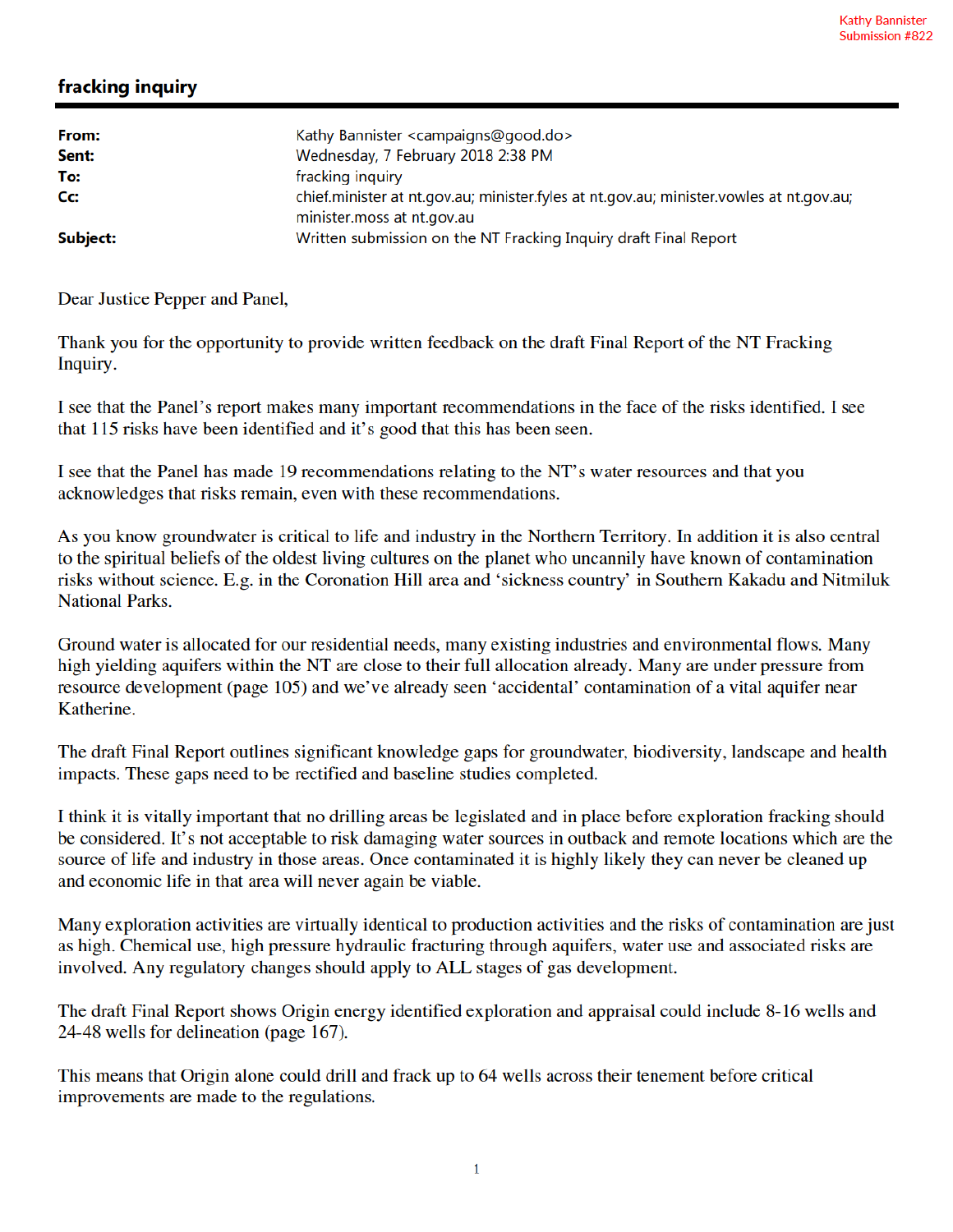With fracking companies combined, we could have a situation in the NT where there are over a hundred fracked gas wells across the landscape. That's all before production, without key law changes or baseline studies complete.

Critical studies identifying no go zones will be difficult if not impossible to achieve in an area already littered with fracked gas exploration wells. That's shutting the gate after the horse has bolted except the implications for life, the grazing industry and other uses of the land are far worse.

I support the recommendation of new regulations and legislation required to try and protect landholders and water. However, that work needs to happen BEFORE the oil and gas industry is permitted to start fracking in the Northern Territory again.

The critical recommendations below must be improved and work completed BEFORE EXPLORATION fracking takes place.

Recommendation 5.1 (Enforceable code of practice for abandonment of onshore gas wells)

Recommendation 5.6 (Wastewater management framework)

Recommendation 7.1 (Water Act amended for shale extraction licence and payment for water)

Recommendation 7.4 (Strategic regional environmental and baseline assessment (SREBA), including a regional groundwater model, be developed and undertaken)

Recommendation 8.4 (Fire management plan and 10 year baseline assessment)

Recommendation 9.2 (Code of practice be developed and implemented for monitoring, detection and reporting of methane emissions)

Recommendation 10.1 (Human Health Risk Assessment prepared and approved)

Recommendation 12.11 (Social impact management plan) This recommendation should also be extended to allow for the legal right to say 'no' to fracking if a grazier or landholder wants to ensure their asset is able to be inherited in tact by the next generation or sold on at the value it would have held prior to fracking taking place.

Recommendation 14.1 (Design and implement a full cost recovery system for fracking regulation)

Recommendation 14.16 (Legislation to regulate seismic surveys, drilling, hydraulic fracturing, and well abandonment)

Recommendation 14.18 (Fit and proper person test)

Recommendation 15.1 (Strategic regional environmental and baseline assessment (SREBA) undertaken and no go zones implemented)

In the NT there is a saying, "Once you frack you can't go back." Exploration fracking is no different. The studies, legal improvements and no-go zones suggested by the panel are critical. They must be actioned before any further fracking exploration.

I don't think it's acceptable to wait until the production phase to put in place critical new regulations and laws. We must avoid delays to the protection of the Northern Territory's water, landscapes and people.